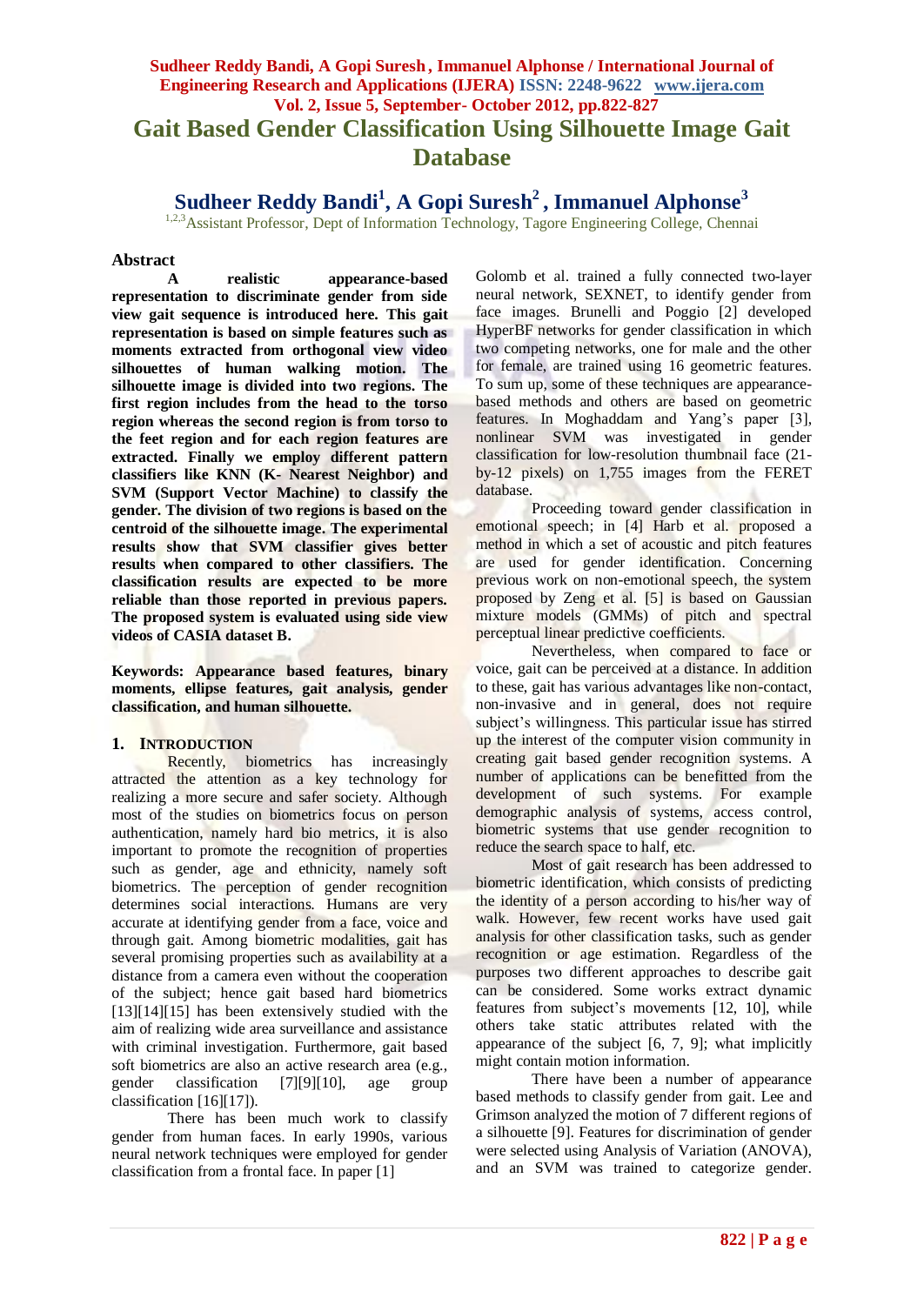Similar to [9] Huang and Wang [7] also use ellipse features for gender classification. The difference is that Huang and Wang combine multiview features to improve the performance. Unlike Lee's and Huang's methods, in [12], the gait signature was represented as a sequential set of 2-D stick figures. Each 2-D stick figure is extracted from a human silhouette and contains head, neck, shoulder, waist, pelvis, knees, and ankles. Davis et al. presented a three-mode expressive-feature model for recognizing gender from point-light displays of walking people [10]. They developed a trimodal nature of walkers (posture, time, and gender) in which an efficient three-mode PCA representation was employed.

The previously introduced methods are based on human dynamic movement or silhouettes, and the background and clothing texture are all removed. Different from these methods, Cao et al. proposed a new method which recognizes gender from static full body images [8]. They use the Histogram of Oriented Gradients (HOG) as the feature, and Adaboost and Random Forest algorithms as classifiers.

Head and hair, back, chest and thigh are more discriminative for gender classification than other components. Body sway, waist-hip ratio, and shoulder-hip ratio are also indicative of a walker's gender. Males tend to swing their shoulders more than their hips, and females tend to swing their hips more than their shoulders. Males normally have wider shoulders than females, and females normally have thin waists and wider hips. Hair style and chest are two important body components for gender classification. However, the hair component is



divided into head component and trunk component. Fig 1. Process of Feature Extraction

Chest sometimes can be divided into the arm component (for fat persons), and sometimes into the trunk component (for slim persons). To study the effectiveness of different components, it is better to set the segmentation borders in the areas where both males and females are the same, such as the centre of the trunk. The upper body silhouettes convey more static information than the lower body silhouettes.

The rest of the paper is organized as follows. Methodology of the proposed work is given in Section 2. Performance analysis and results are explained in Section 3. Section 4 concludes along with some future works.

#### **2. METHODOLOGY OF PROPOSED WORK**

The approach proposed here for human gait characterization is based on the method introduced by Lee and Grimson [9], where the silhouette appearance of a side-view human walking sequence was described by static features that were further used for gender recognition. The architectural block diagram for proposed methodology is given in Fig 2. The work proposed here can be defined in terms of the following steps.



Fig 2. Architectural block diagram of proposed system.

#### **2.1 Foreground segmentation**

For each frame, the foreground (silhouette) is segmented from the background. A new binary frame with the silhouette highlighted is obtained. The algorithm used for foreground segmentation is frame difference approach.

#### **2.2 Silhouette Extraction**

In order to be robust to changes of clothing and illumination it is reasonable to consider the binary silhouette of the object, which is nothing but outline of the moving object with featureless interior. A reduced image defined by the bounding box that encloses the silhouette is extracted to normalize its size and location.

#### **2.3 Regionalization**

The bounding box is divided into two regions obtained from the silhouette centroid and from fixed percentages of the box sizes.

#### **2.4 Feature Extraction**

For each silhouette of a gait video sequence, we find the centroid and proportionally divide the silhouette into two regions as shown in Fig .1. The frontal-parallel view of the silhouette is divided into the front and back sections by a vertical line at the silhouette centroid. The parts above and below the centroid are equally divided in the horizontal direction, resulting in two regions that roughly correspond to: r1, head to torso region; r2, torso to feet region.

For each and every region ellipse is formed and its parameters are considered. The fitting of an ellipse region involves computing the mean and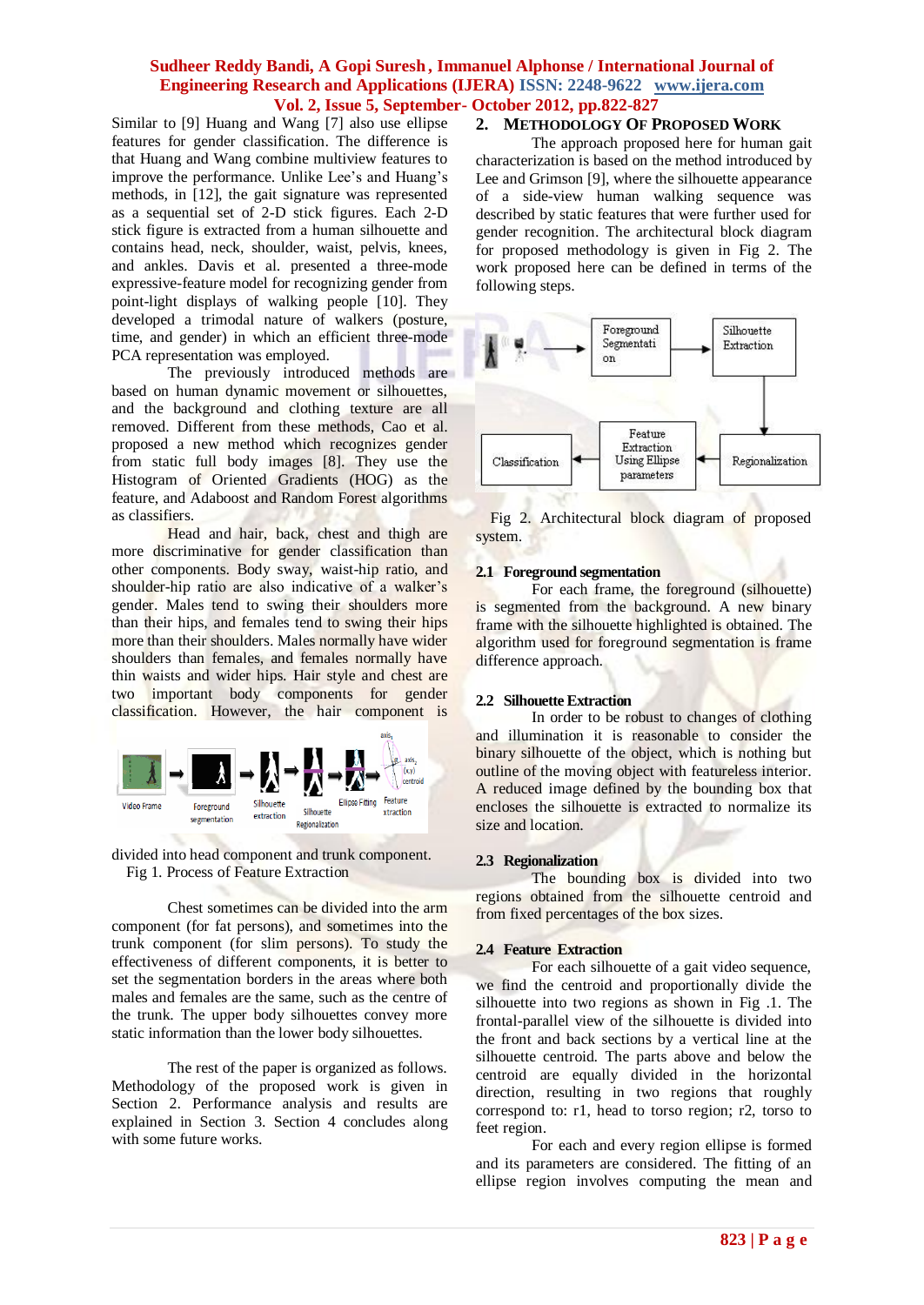covariance matrix for the foreground pixels in the region. Since images contain a great deal of information, issues of representation become important. We show that the geometric properties of interest can be computed from projections of binary images. Binary images are used in many applications since they are the simplest to process, but they are such an impoverished representation of the image information that their use is not always possible. However, they are useful where all the information we need can be provided by the silhouette of the object and when we can obtain the silhouette of that object easily.

The various binary image properties are given as  $0^{\text{th}}$ ,  $1^{\text{st}}$  and  $2^{\text{nd}}$  order moments. The area is given by  $0<sup>th</sup>$  moment of object. The centroid is given by 1<sup>st</sup> order moments as  $(M_{10}, M_{01})$  and 2<sup>nd</sup> order moments gives the orientation of the object with the axis. Most of these notes are adapted from Horn's book on Robot Vision [11].

Let  $f(x, y)$  be the binary image in which we want to fit an ellipse. Assume that the foreground pixels are 1 and the background pixels are 0 then the mean x and y of the foreground pixels or the centroid of the region is given by,

xmean= $1/N*(\overline{\Sigma}f(x,y)*x)$ 

$$
(1)
$$

ymean= $1/N*(\sum f(x,y)*y)$ 

(2)

where N is the total number of foreground pixels:

 $N=\sum I(x, y)$ 

(3)

The binary moments of image are given as follows

$$
\begin{array}{l|l} M_{pq} = & \sum x^p y^q f(x,y) \\ \text{Area} = & \sum y^q f(x,y) \\ \mu_{00} = M_{00} \\ \mu_{01} = \mu_{10} = 0 \\ \mu_{11} = M_{11} - xmean^* M_{01} = M_{11} - ymean^* \\ M_{01} \\ \mu_{20} = M_{20} - xmean^* M_{10} \\ \mu_{02} = M_{02} - ymean^* M_{01} \\ \mu_{02} = \mu_{20} / \mu_{00} = M_{02} / M_{00} - ymean^2 \\ \mu_{11}^2 = \mu_{10} / \mu_{00} = M_{20} / M_{00} - xmean^2 \\ \mu_{11}^2 = \mu_{11} / \mu_{00} = M_{11} / M_{00} \\ xmean^* ymean \\ \lambda_i = (\mu_{20}^i + \mu_{02}^i \pm sqrt(4\mu_{11}^2 + (\mu_{20}^i - \mu_{02}^i))^2) \\ \text{Major axis} = 4^* sqrt(\lambda_{max}) \\ \text{Minor axis} = 4^* sqrt(\lambda_{min}) \\ \end{array}
$$

Fig 3. Binary moments of an image.

From the binary moments the aspect ratio and angle of orientation are given as follows.

| Aspect ratio=major axis/minor axis                           | (4) |
|--------------------------------------------------------------|-----|
| Angle=0.5atan $(2 \mu_{11}^{1}/(\mu_{20}^{1}/\mu_{02}^{1}))$ | (5) |

The orientation is defined only modulo  $\pi$  so it is chosen to lie in a range of  $\pi$  appropriate for each region of the silhouette. The ellipse parameters extracted from each region of the silhouette are the centroid, the aspect ratio(l) of the major axis to minor axis, the angle of orientation  $(\alpha)$  of major axis to x axis which forms the region feature vector  $f(r_i)$  as in  $($ "6,")

$$
,\alpha_{i})\tag{6}
$$

 $f(r_i)=(x_{i,}y_i, l_i)$ The features extracted from each frame of a walking sequence consists of features from each of the two regions, so the frame feature vector  $F_i$  of the j<sup>th</sup> frame is given as  $F_i = (f(r_1), f(r_2))$ 

In addition to these 8 features, we use one additional feature, *h*, the height (relative to body length) of the centroid of the whole silhouette to describe the proportions of the torso and legs.



Fig 4. Representation of 8 features of a silhouette frame.

Given the region features across a gait sequence, we need a concise representation across time. We compute two types of features across time: the mean and standard deviation of region features across time. Specifically, the gait average appearance feature vector of a sequence *s* is,

| $s = (mean_i(F_i), std_i(F_i))$                     |  |  | (8) |  |
|-----------------------------------------------------|--|--|-----|--|
| Where $j = 1$ last frame and s is 8-                |  |  |     |  |
| dimensional. This feature set is very simple to     |  |  |     |  |
| compute and robust to noisy foreground silhouettes. |  |  |     |  |
| Intuitively, the mean features describe             |  |  |     |  |

the average–looking ellipses for each of two regions of the body; taken together, the two ellipses describe the average shape of the body. The standard deviation features roughly describe the changes in the shape of each region caused by the motion of the body, where the amount of change is affected by factors such as how much one swings one's arms and legs.

However, the mean and standard deviation representation has the additional advantage that they are not seriously affected by the occasional frame skip that a foreground segmentation algorithm may undergo. Hence, the feature vector we compute for each gait sequence consists of the mean and standard deviations across time of each of the parameters for each region. The feature vector for one silhouette image is given in Table I.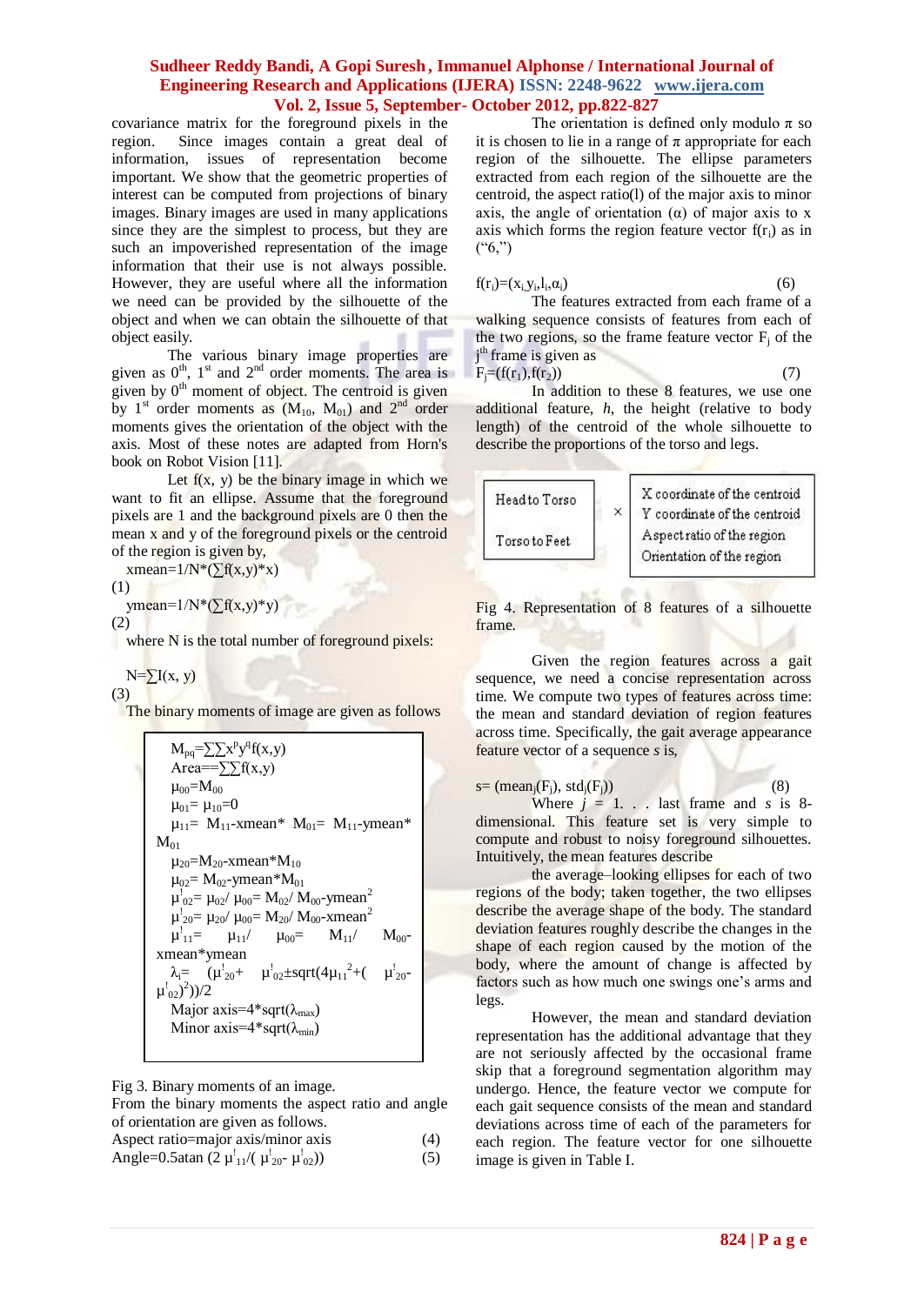**TABLE I**

FEATURE VALUES FOR SINGLE SILHOUETTE IMAGE

| P<br>R | X       |         | Aspect<br>ratio (I) | Angle of<br>orientation<br>$(\alpha)$ |
|--------|---------|---------|---------------------|---------------------------------------|
| ť.     | 11.6474 | 35.5723 | 11.9789             | $-3.0613$                             |
| r2     | 19.6896 | 34.5848 | 5.6745              | $-2.9831$                             |

Where P=Parameters, R=Regions  $X = x$  coordinate of the centroid,  $Y = y$  coordinate of the centroid

# **3. EXPERIMENTAL RESULTS**

To evaluate the performance of the proposed algorithm the experiments are conducted in the CASIA database B and various classifiers are used to compare the results which are explained in the subsections given below.



Fig 5. Male (left) and female (right) images from the CASIA Database.

#### **3.1 Data Acquisition**

In any pattern recognition system, the database used for evaluation is necessary. We choose the CASIA Gait Database (Dataset B) for our experiments as shown in Fig 5. There are 124 subjects (93 males and 31 females) in the CASIA Database (Dataset B), and most subjects are Asians. All the 31 females and 31 randomly selected males are used in the experiments. There are six video sequences for each subjects; altogether there are 372 sequences. All selected data were captured from the side view with normal clothes and without any bag as shown in Fig. 5.

#### **3.2 Classification Results and Analysis**

For each side view videos of CASIA gait database, we first generate silhouette images using background subtraction algorithm and then silhouette image features are extracted as explained in above section. Then we trained two classification models SVM and kNN with the 8 features and the genders are classified by the trained model set. We report results in terms of cumulative match scores. To calculate these scores, we conduct multiple tests using multiple test sequences. Each test sequence is

compared to the sequences in the reference data base. Train data and test data is formed from the CASIA database B.

We used an implementation of supportvector machine and experimented with the linear, Multilayer Perceptron, Polynomial, Quadratic and Radial basis function kernels. The SVM's are trained using the 8 features of a single video and under the random-person vs. random-sequence conditions. The results for these tests conditions are listed in Table II. These features are also trained using KNN classifier. Four normal forms of walking are used to test the data. The average performance of all the data is taken and their results are tabulated in Table III.

The precision rate of SVM and kNN models are summarized in Table IV, from which it can be seen that the recognition performance based on SVM classifier is better than kNN. Precision rate of the classifiers are calculated using "(9,)".

|     | Precision= $\frac{No.of\ correctly\ classified\ test\ data}{N} \times 100$ |
|-----|----------------------------------------------------------------------------|
|     | Total No.of test data                                                      |
| (9) |                                                                            |

# **TABLE III**

CLASSIFICATION RATES OF DIFFERENT SVM KERNEL **TYPES** 

| <b>SVM kernel Type</b> | <b>Recognition Rate</b> |
|------------------------|-------------------------|
| Linear                 | 93.33%                  |
| Polynomial             | 81.67%                  |
| Quadratic              | 80.00%                  |
| Radial basis function  | 75.83%                  |

In this work apart from recognition rate, other measures such as True Positive rate (TPr), True Negative rate (TNr), Geometric Mean and Area Under Classification (AUC) which are more appropriate for imbalanced problems are also considered and the values are tabulated in Table IV. The experiments for the proposed approach were conducted on a personal computer with an Intel Core 2 Duo processor (2.19 GHz) and 1 GB RAM configured with Microsoft Windows XP and Matlab 7.5 software with image processing toolbox and bio informatics toolbox. The comparison chart of all the specified performance measures is given in Fig. 6. The formulae for the measures are given below.

$$
\text{TPr}\text{=}\frac{\text{No. of correctly classified Positive data}}{\text{Total No. of Positive test data}} \times 100(10)
$$

$$
TNr = \frac{No. of \ correctly \ classified \ Negative \ data}{Total \ No. of \ Negative \ test \ data} \times 100 \qquad (11)
$$

$$
GM = \sqrt{TPr \times TNr}
$$
 (12)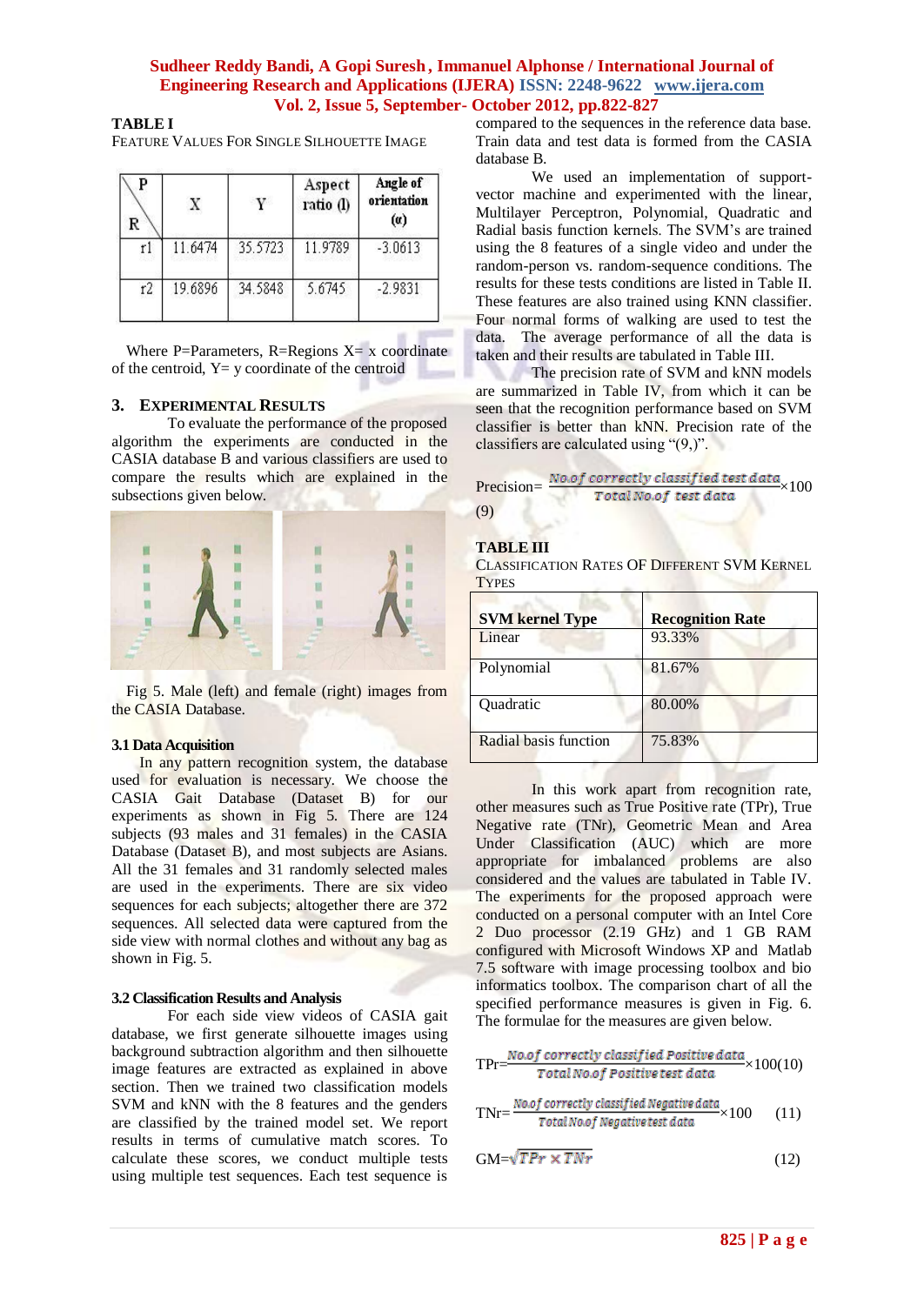$AUC=(TPr+TNr)/2$  (13)

# **TABLE IV**

RECOGNITION RATES OF DIFFERENT CLASSIFIERS

| <b>Classifier Type</b> | <b>Recognition Rate or</b><br><b>Precision rate</b> |
|------------------------|-----------------------------------------------------|
| <b>SVM</b>             | 93.33%                                              |
| <b>KNN</b>             | 83.33%                                              |

#### **TABLE V**

| COMPARISON | – OF | DIFFERENT | <b>PERFORMANCE</b> |  |
|------------|------|-----------|--------------------|--|
| Measures   |      |           |                    |  |

| <b>Performance</b><br><b>Measures</b> | <b>SVM</b> | <b>KNN</b> |
|---------------------------------------|------------|------------|
| TPr                                   | 96.43%     | 86.67%     |
| TNr                                   | 90.00%     | 80.00%     |
| GM                                    | 93.27%     | 83.27%     |
| <b>AUC</b>                            | 93.34%     | 83.34%     |



Fig. 6 Comparison Charts of Performance Measures

#### **4. CONCLUSION**

Gait-based gender classification is a new and interesting topic. This paper introduces a realistic appearance based representation of gait sequences for automatic gender recognition. An exhaustive study designed to evaluate the capacity of the CASIA Gait Database for gender recognition tasks was carried out. This dataset contains gait samples from 124 subjects, distributed in an unbalanced way with 31 women and 93 men. Our representation is rich enough to show promising results in these tasks.

Various pattern classifiers like KNN and SVM are used for classification and the SVM gives better recognition results. This view and appearance dependent model of gait can be further extended to accommodate a multiple appearance model of a person and in conjunction with other recognition modalities.

#### **REFERENCES**

- [1] B. A. Golomb, D. T. Lawrence and T. J. Sejnowski. "Sexnet: A neural network identifies sex from human faces," *In International Conference on Advances in Neural Information Processing Systems*, 1991.
- [2] R. Brunelli and T. Poggio, "Hyperbf networks for gender classification," *In DRAPA Image Understanding Workshop,* 1992.
- [3] B. Moghaddam and M. Yang. "Learning Gender with Support Faces," IEEE Trans. *Pattern Analysis and Machine Intelligence*, 24(5):707–711, May 2002.
- [4] H. Harb and L. Chen, "Voice-based gender identification in multimedia applications," J. *Intelligent Information Systems,* 24(2):179– 198, 2005.
- [5] Y. Zeng, Z. Wu, T. Falk, and W. Y. Chan (2006). "Robust GMM based gender classification using pitch and RASTA-PLP parameters of speech," In Proc. 5th. IEEE Int. Conf<sup>Machine</sup> Learning and *Int. Conf Machine Learning and Cybernetics,* pages 3376–3379. China.
- [6] X. Li, S. J. Maybank, S. Yan, D. Tao, and D. Xu, "Gait components and their application to gender recognition," *IEEE Trans. Syst., Man, Cybern. C, Appl. Rev.*, vol. 38, no. 2, pp. 145–155, 2008.
- [7] G. Huang and Y. Wang, "Gender classification based on fusion of multi-view gait sequences," in *Proc. 8th Asian Conf. Computer Vision*, 2007, pp. 462–471.
- [8] L. Cao, M. Dikmen, Y. Fu, and T. S. Huang, "Gender recognition from body," in *Proc. 16th ACM Int. Conf. Multimedia*, 2008, pp. 725–728.
- [9] L. Lee and W. E. L. Grimson, "Gait analysis for recognition and classification," in *Proc. 5th IEEE Int. Conf. Automatic Face and Gesture Recognition*, Washington, DC, May 2002, pp. 155–162.
- [10] J. W. Davis and H. Gao, "Gender recognition from walking movements using adaptive three-mode PCA," in *Proc. Conf. Computer Vision and Pattern Recognition Workshop*, Washington, DC, 2004, vol. 1.
- [11] Berthold Klaus Paul Horn, "Robot Vision," *MIT Press,* 1986.